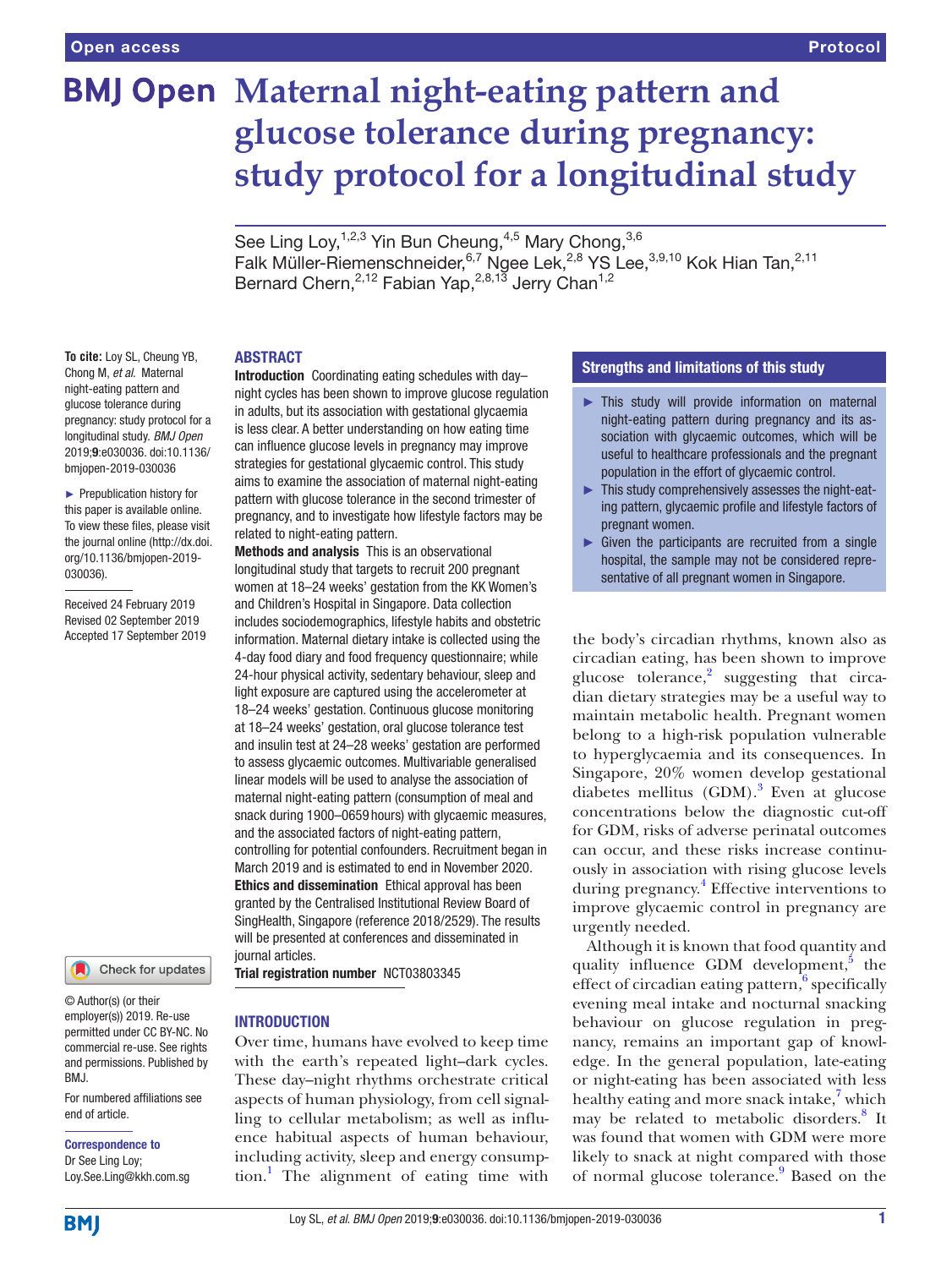latest nutritional guidelines from the Academy of Nutrition and Dietetics, a new recommendation on meal and snack distribution has been included where women with GDM are encouraged to have three meals and two or more snacks per day.<sup>[10](#page-6-6)</sup> However, this recommendation did not consider the effect of day–night or circadian cycles, and it was formed based on a consensus approach rather than with supportive evidence.

Therefore, our motivation is to develop an understanding of the role of circadian timing for meals and snacks on blood glucose levels during pregnancy, which is potentially a modifiable behaviour for glycaemic control. The aims of this study are (1) to examine the association of maternal night-eating pattern from the aspect of amount and frequency of meals and snacks with glucose tolerance in the second trimester of pregnancy and (2) to investigate how lifestyle factors, specifically daily physical activity, sedentary behaviour, sleep, diet quality and light exposure may be related to night-eating pattern. These lifestyle factors may influence the association between night-eating pattern and glycaemic measures; yet have not been evaluated previously. The central hypothesis is that small evening meals and less frequent snacking at night are associated with better glucose tolerance at 24–28 weeks' gestation—a period when the screening for GDM is usually done, compared with those with larger evening meals and more frequent snacking at night.

# Methods and analysis Study design

This is an observational longitudinal study, where pregnant women at 18–24 weeks' gestation are recruited and followed until delivery. An overview of the study procedures is illustrated in [figure](#page-1-0) 1.

### Participants and recruitment

This study is conducted at KK Women's and Children's Hospital (KKH), Singapore. KKH houses the largest Obstetrics and Gynaecology department in Singapore, with over  $10000$  (≈30%) live births recorded annually. A non-probability (convenience) sampling method is used to recruit pregnant women who attend scheduled antenatal clinic appointments at KKH. Instead of all antenatal clinics, we only target at one specific clinic with a greater number of potential participants to perform the recruitment due to restricted manpower. We expect the response rate to be 25%–35%. Those who meet the selection criteria are invited to participate in this study. Recruitment began in March 2019 and is estimated to end in November 2020.

The sample comprises pregnant women between 18 and 24 weeks' gestation at recruitment, age ≥18 years, who are Singapore citizens or Singapore permanent residents, plan to continue antenatal care at KKH, intend to deliver at KKH and able to provide written informed consent. Excluded women are those with diabetes in pregnancy at recruitment as confirmed by the oral glucose tolerance test (OGTT), have pre-existing type-1 or type-2 diabetes, on routine night-shift work for at least 3×/week currently or in the last month, use of anticonvulsant medications/ oral steroids currently or in the last month, and with known or suspected allergy to medical grade adhesives. We also exclude pregnant women with chronic kidney disease, preeclampsia and multiple pregnancy due to lack of evidence to support accuracy of using continuous glucose monitoring system (CGMS) (Freestyle Libre Pro, Abbott, Germany) among these patients. Participants who develop a miscarriage or undergo a termination event, unable to comply with the study protocol or wish to discontinue participation are withdrawn from the study.

Recruitment brochures that contain general information of the study are placed in the antenatal clinics. During the recruitment process, trained research staff inform potential women of the study both verbally and with written information. Women who are agreeable to participate provide written informed consent. Those who decline to participate continue to receive their hospital antenatal care as usual, and care provided to each pregnant woman is not affected nor influenced by the woman's decision to either participate or not participate in the study.

#### Study procedures

Study visits (recruitment and follow-up visits) of this study are determined based on maternal antenatal



<span id="page-1-0"></span>Figure 1 Flow diagram of the study design. OGTT, oralglucose tolerance test.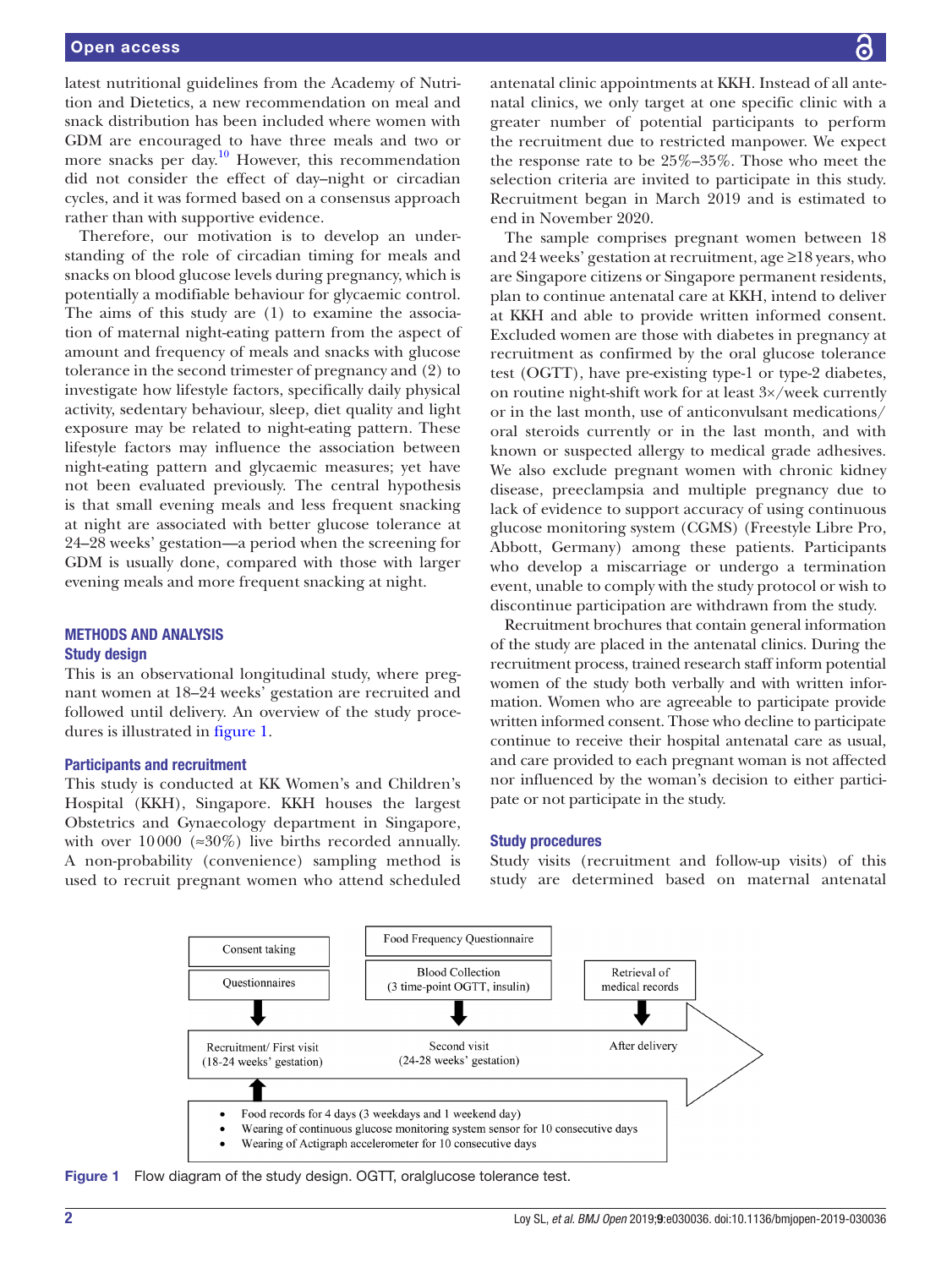appointment schedules. After providing written informed consent at the recruitment visit (18–24 weeks' gestation), enrolled participants are interviewed for information on sociodemographics and lifestyle habits. At the same visit, participants are provided with a food diary to record 4-day dietary intake. All participants are also asked to wear a CGMS sensor on the back of their upper arm to measure 24-hour glucose levels over 10 consecutive days, and an accelerometer on the wrist to capture their 24-hour physical activity pattern, sedentary behaviour, sleep and light exposure over 10 consecutive days.

At 24–28 weeks' gestation, participants undergo a 75g OGTT (0, 60 and 120min) along with fasting insulin test. During the same period, research staff conduct an interviewer-administered online food frequency questionnaire (FFQ) in the antenatal clinic to assess maternal food intake over the last 1month. After delivery, research staff retrieve medical notes to document obstetric outcomes.

# Sample size

The sample size was calculated based on estimate of correlation coefficient between maternal circadian eating time and plasma glucose at mid/late pregnancy from previous studies.<sup>6 11</sup> Based on two-sided significance level set at 5% and with 80% power, 123 pregnant women are required to detect a minimum correlation coefficient of 0.25 between night-time caloric intake and plasma glucose. Assuming that variance inflation factor arising from covariate adjustment is 1.5 and with a dropout rate of 10%, the total sample size required for primary aim is 200 pregnant women.

### Study measurements

Baseline sociodemographic information and potential confounding variables are collected through questionnaires at visit 1. These include age, ethnicity (Chinese, Malay, Indian, others), education (none, primary, secondary, tertiary), occupation (unemployed, employed), smoking status (never, past smoker, active smoker, passive smoker), alcohol consumption (never, monthly, weekly, daily), nausea/ vomiting (no, moderate, severe, very severe), meal regularity, electronic media use before bedtime and mood. Health and obstetric histories are obtained from the electronic medical notes. [Table](#page-3-0) 1 shows the details of the types of data that are collected in this study.

### Exposure measures

#### Night-eating pattern

At visit 1, the research staff guide the participants to fill out the 4-day food diary (3 weekdays and 1 weekend day). Participants are required to record the time, type, description and amount of food and beverages consumed throughout the day. Pictures of household measuring utensils and various food portion sizes are printed in the food diary to assist participants in quantifying their food intake. In the case that food diary is not able to be filled up by the participant, research

staff conduct 24-hour recall for dietary data collection through phone interview.

Nutrient analysis of dietary records will be performed using the Dietplan (Forestfield Software, UK), which contains a local food composition database. Based on the evidence showing that sunlight is a strong environmental signal for the human circadian clock, $12$  we determine daytime and night-time periods according to the local time of sunrise ( $\sim 0700$  hours) and sunset ( $\sim 1900$  hours),<sup>6</sup> which are relatively consistent throughout the year given Singapore's equatorial position  $(1.3^{\circ}N, 103.8^{\circ}E).$ <sup>13</sup> With that, night-eating pattern will be assessed based on the amount and frequency of meals and snacks during 1900–0659hour.

### Diet quality

Diet quality will be derived from a 125 food items electronic graphic FFQ at visit 2, where the Healthy Eating Index will be calculated. This FFQ is adapted from the paper-based FFQ used by the National Nutrition Survey  $2010<sup>14</sup>$  $2010<sup>14</sup>$  $2010<sup>14</sup>$  Participants are required to indicate frequency of foods consumed in the last 1 month, by selecting one out of six frequency options ranging from '1–3 times per month' to '2–3 times per day'. Individual portion size is asked for each food, and pictures of the various portion sizes are provided for more accurate quantification.

# Physical activity, sedentary behaviour, sleep and light exposure

The Actigraph wGT3X-BT (Actigraph LLC, Pensacola, Florida, USA) is used to objectively monitor 24-hour physical activity, sedentary behaviour, sleep and light exposure. [15 16](#page-6-10) The wGT3X-BT is a triaxial accelerometer designed to record continuous high-resolution physical activity and sleep/wake information. It includes an integrated ambient light sensor that delivers lux values alongside activity information. Lux is a measure of light intensity. At visit 1, participants wear the device on their non-dominant wrist for 10 consecutive days. The device does not have to be removed during aquatic activities or showering. An information sheet describing how to wear the device correctly is provided. The actigraphy data will be downloaded using the ActiLife software and processed using the R package  $GGIR$ <sup>[17](#page-6-11)</sup> Variables such as energy expenditure (MET-min/day), sleep/ wake parameters (total sleep time, total wake time and number of awakenings) and amount of light exposure (Lux) will be derived from the actigraphy data.

Questionnaires on physical activity, sedentary behaviour, sleep and light exposure are also administered at the same visit. Participants are interviewed using the modified International Physical Activity Questionnaire-Short Form (IPAQ-SF) to self-report their physical activity in the last 7 days.<sup>[18](#page-6-12)</sup> The modified questionnaire evaluates the vigorous physical activity, the moderate physical activity and the walking time. We removed question asking about the sitting time from the original IPAQ-SF and included it in the questionnaire used to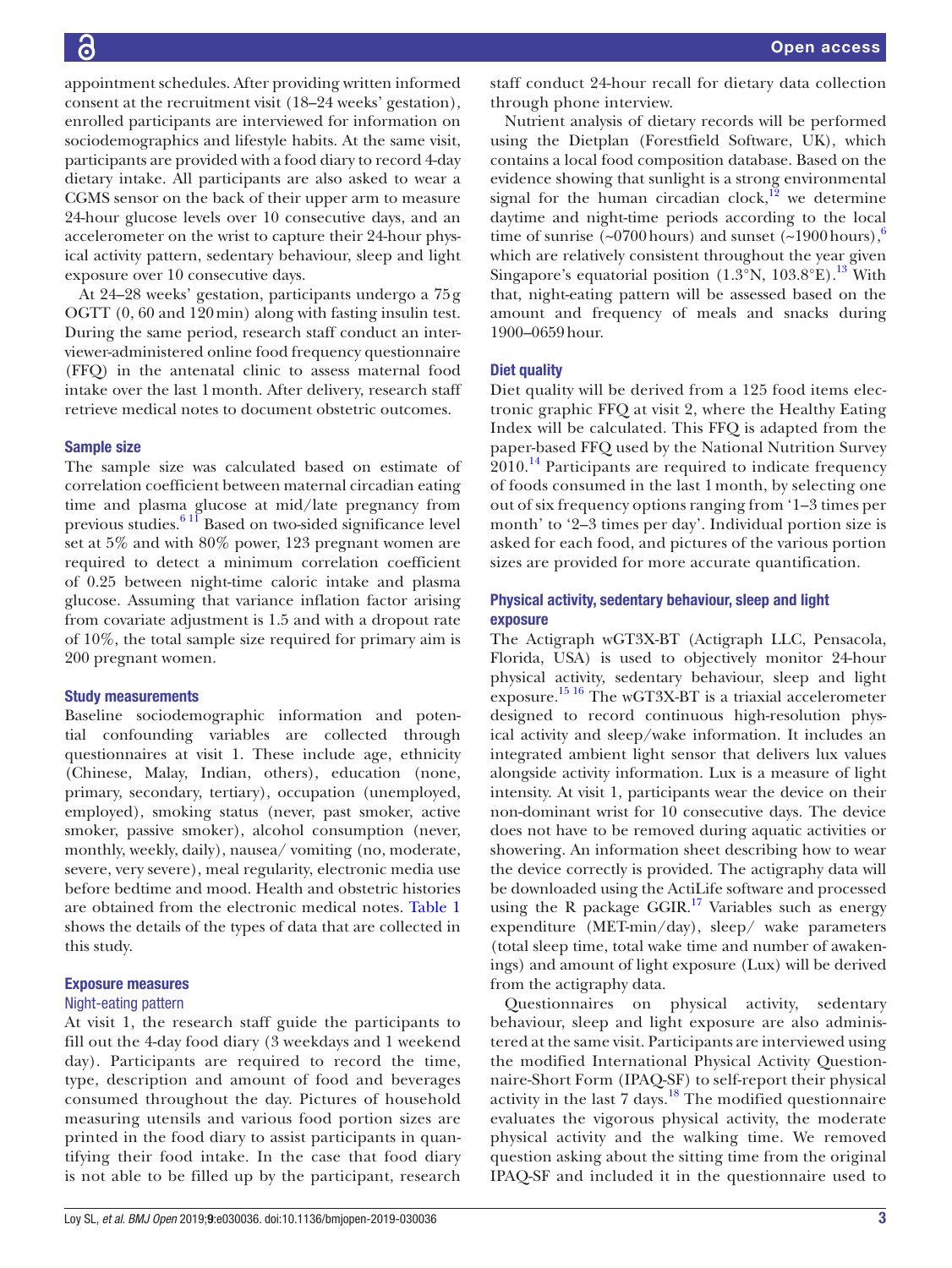<span id="page-3-0"></span>

| Data collection in the study<br>Table 1 |                                  |                                  |                       |
|-----------------------------------------|----------------------------------|----------------------------------|-----------------------|
| Data                                    | Visit 1 (18-24 weeks' gestation) | Visit 2 (24-28 weeks' gestation) | <b>After delivery</b> |
| Informed consent                        | $\sqrt{}$                        |                                  |                       |
| Eligibility criteria                    | √                                |                                  |                       |
| <b>Baseline characteristics</b>         |                                  |                                  |                       |
| Educational attainment                  | √                                |                                  |                       |
| Occupation                              | $\sqrt{2}$                       |                                  |                       |
| Ethnicity                               | √                                |                                  |                       |
| Prepregnancy body mass index            | √                                |                                  |                       |
| Smoking status                          | √                                |                                  |                       |
| Alcohol intake                          | $\sqrt{}$                        |                                  |                       |
| Nausea/vomiting                         | √                                |                                  |                       |
| Questionnaires                          |                                  |                                  |                       |
| Physical activity                       | $\sqrt{ }$                       |                                  |                       |
| Sedentary behaviour                     | $\sqrt{2}$                       |                                  |                       |
| Sleep habit                             | √                                |                                  |                       |
| Light exposure                          | $\sqrt{2}$                       |                                  |                       |
| Electronic media use before bedtime     | $\sqrt{ }$                       |                                  |                       |
| Mood                                    | $\sqrt{2}$                       |                                  |                       |
| Actigraphy monitoring                   | √                                |                                  |                       |
| <b>Diet</b>                             |                                  |                                  |                       |
| Meal regularity                         | √                                |                                  |                       |
| Food diary                              | $\sqrt{}$                        |                                  |                       |
| Food frequency questionnaire            |                                  | $\sqrt{}$                        |                       |
| Glycemic measures                       |                                  |                                  |                       |
| Continuous glucose monitoring           | $\sqrt{}$                        |                                  |                       |
| Oral glucose tolerance test             |                                  | $\sqrt{}$                        |                       |
| Fasting insulin test                    |                                  | √                                |                       |
| Obstetric information                   |                                  |                                  |                       |
| Gestational weight gain                 |                                  |                                  | √                     |
| Obstetric history                       |                                  |                                  | $\sqrt{2}$            |
| Delivery outcomes                       |                                  |                                  | √                     |
| Pregnancy complications                 |                                  |                                  | V                     |
| <b>Birth outcomes</b>                   |                                  |                                  | J                     |

assess sedentary behaviour. The data will be computed in metabolic equivalents (MET-min/week) scores. Questionnaire on sedentary behaviour which is modified from the Adult Sedentary Behaviour Questionnaire is performed.<sup>19</sup> The questionnaire evaluates time spent sedentary in the last 7 days, including sitting time at work, sitting/lying down time to watch television, to use electronic devices at mealtimes, while driving or reading. Participants also self-administer the Pittsburgh Sleep Quality Index questionnaire to assess their sleep habits in the last month, $^{20}$  and the Harvard Light Exposure Assessment questionnaire to assess their main light sources exposure in hourly basis on a typical weekday and weekend day.<sup>[21](#page-6-15)</sup>

## Outcomes measures

The main outcome of this study is plasma glucose levels as assessed by OGTT after visit 1, routinely between 24 and 28 weeks' gestation. The secondary outcomes include glycaemic variability based on continuous glucose monitoring profile, insulin level, GDM development, gestational weight gain (GWG), delivery and birth outcomes.

## OGTT and insulin test

Participants undergo a 75-g OGTT after an overnight fast of 8–10hours at visit 2. This is a routine universal test for all pregnancies at KKH. The procedures of fasting and OGTT are explained by the research staff and nurses in the antenatal clinic before visit 2. Venous fasting plasma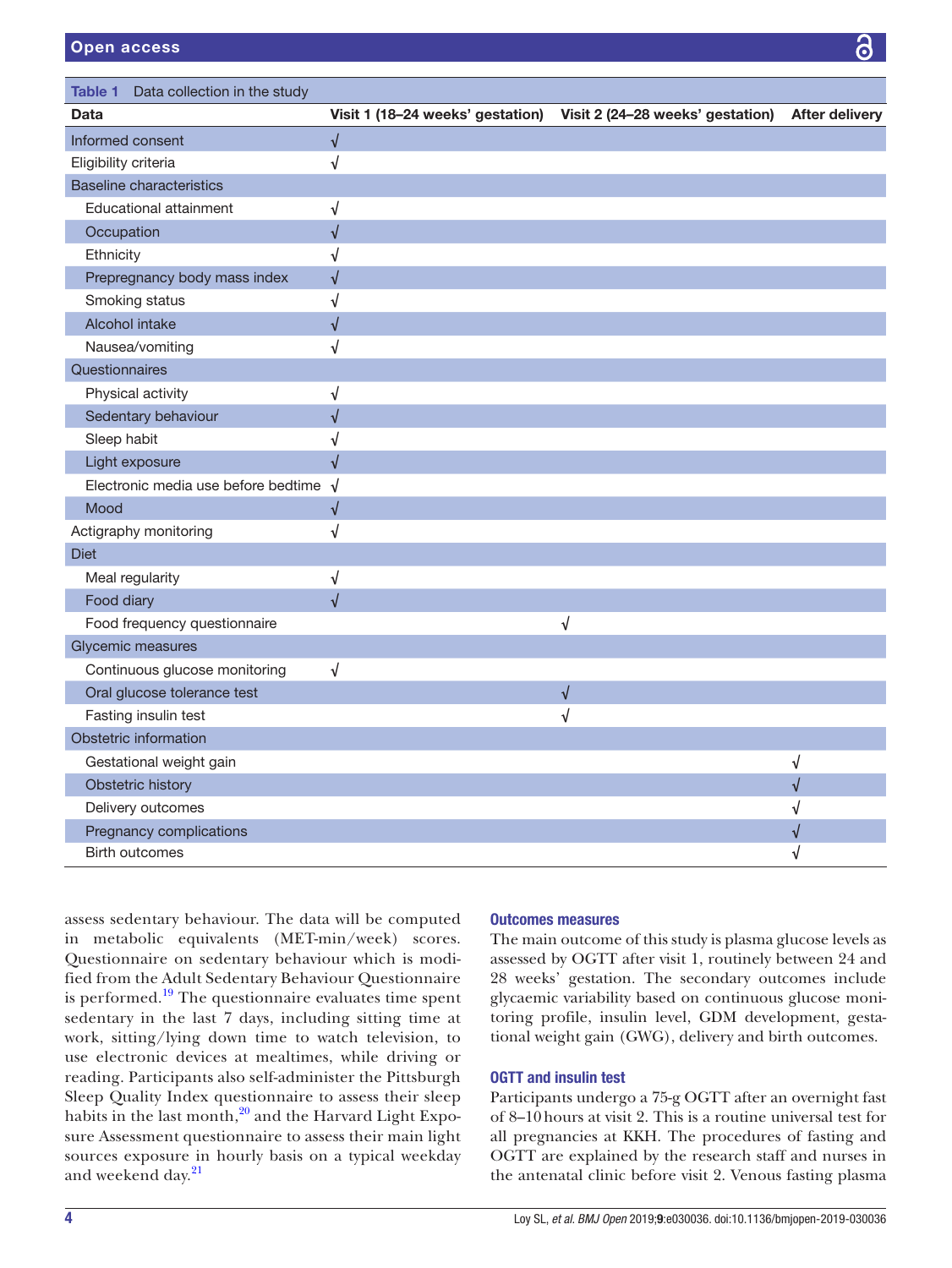glucose and insulin, 1-hour and 2-hour postload plasma glucose levels are measured in the KKH lab. The participants are informed of their OGTT results by the attending doctors during their subsequent antenatal visits. Any abnormal findings are treated as per clinical practice. GDM is defined according to the WHO 2013 criteria.<sup>22</sup>

# Continuous glucose monitoring

A 10-day continuous glucose monitoring for assessment of glycaemic variability is initiated at visit 1 by using the FreeStyle Libre Pro Flash Glucose Monitoring System (Abbott, Germany). The CGMS sensor is applied on the back of upper arm. No calibration for the sensor is required throughout the 10-day period. Readings from the CGMS are unavailable to participants in real time to avoid bias that may arise from unmasked, real-time glucose readings. We do not perform this procedure at visit 2 as if the participant is diagnosed with GDM, they will receive dietary counselling and/or insulin treatment which can alter the CGMS readings.

# Gestational weight gain

Research staff retrieve maternal weight at every antenatal visit from the medical notes after delivery. Total and rate of GWG (GWG per week) will be computed. Classification of GWG will be performed according to the Institute of Medicine's guidelines.[23](#page-6-17)

# Delivery and birth outcomes

Research staff retrieve information on delivery and birth outcomes from the medical notes after delivery.

# Statistical analysis

We will perform statistical analyses using the SPSS statistical package or Stata Statistical Software. Multivariable generalised linear models will be used to examine the associations of maternal night-eating pattern (eg, amount of last meal consumption in kcal, number of nightly snacking episodes) with glycaemic measures, GWG and obstetric outcomes, adjusting for potential covariates. We will define night-time based on the period between 1900 and 0659hours (from sunset to sunrise) as described above. We will also perform additional analysis to further define night-time based on different criteria (eg, after 20:00 or 21:00) to explore result differences.

Selection of covariates will be determined from literature review, directed acyclic graph and/or observed statistical significance associations with exposures and outcomes. In view of the relation between night-fasting and plasma glucose as reported previously, $6$  effect of night-fasting duration will therefore be considered and adjusted in the model. Multivariable generalised linear models will also be used to examine associations of physical activity, sedentary behaviour, sleep, diet quality and light exposure with night-eating pattern, controlling for potential covariates.

We will conduct stratified analyses to assess potential effect modification by maternal age and prepregnancy body mass index. We will evaluate the significance of effect modification on the multiplicative scale by including an interaction term (night-eating pattern  $\times$  age or nighteating pattern  $\times$  prepregnancy body mass index) in the model.

We will impute missing data using multiple imputation analyses by chained equations. $24$  The number of imputations will be determined based on percentage of missing values $^{25}$  and results of total imputations will be pooled using Rubin's rule. $26$  To evaluate whether the imputation of missing data may have affected the results, we will perform sensitivity analyses on participants with complete data.

# Quality control

The research staff received training on how to perform study procedures, including administration of questionnaires, food diary and FFQ, handling of CGMS device and accelerometer. The research staff were required to complete the competency assessments to ensure data quality before conducting the procedures in this study. Monthly meetings are held with the principal investigator to review study procedures and data collected. An annual report on study progress will be prepared.

# Data monitoring and management

Participants are anonymised and assigned with a specific ID at study entry. Data are managed using the Research Electronic Data Capture electronic data capture tool. To ensure accuracy and completeness of data entry, data are checked by identifying if there is any outlier or missing value. The data checking process is performed in the first 3 months of the study and so on, such that the experience gained can be used to train the research staff for improvement. Paper documents are kept in a locked cabinet and electronic data are stored on password-protected computers or hard-disk drives which can only be accessed by research team members. All records will be kept for at least 6 years after completing the study.

# Patient and public involvement

The research questions, exposure and outcome measures were determined based on the evaluation of knowledge gap as identified from literature review, and through discussions with clinicians, researchers and healthcare staff who have been involved in maternal child care. Although participants did not directly contribute to the development of research questions and the study design, their needs and preferences were considered throughout the process. Participants will be informed for their blood test results. Findings of the study will be disseminated to participants at their request.

# Ethics and dissemination

Participants sign a written informed consent and are provided with written information about the study. This study is conducted according to the Helsinki Declaration. When there are any changes in the study protocol or instruments used during the study period, further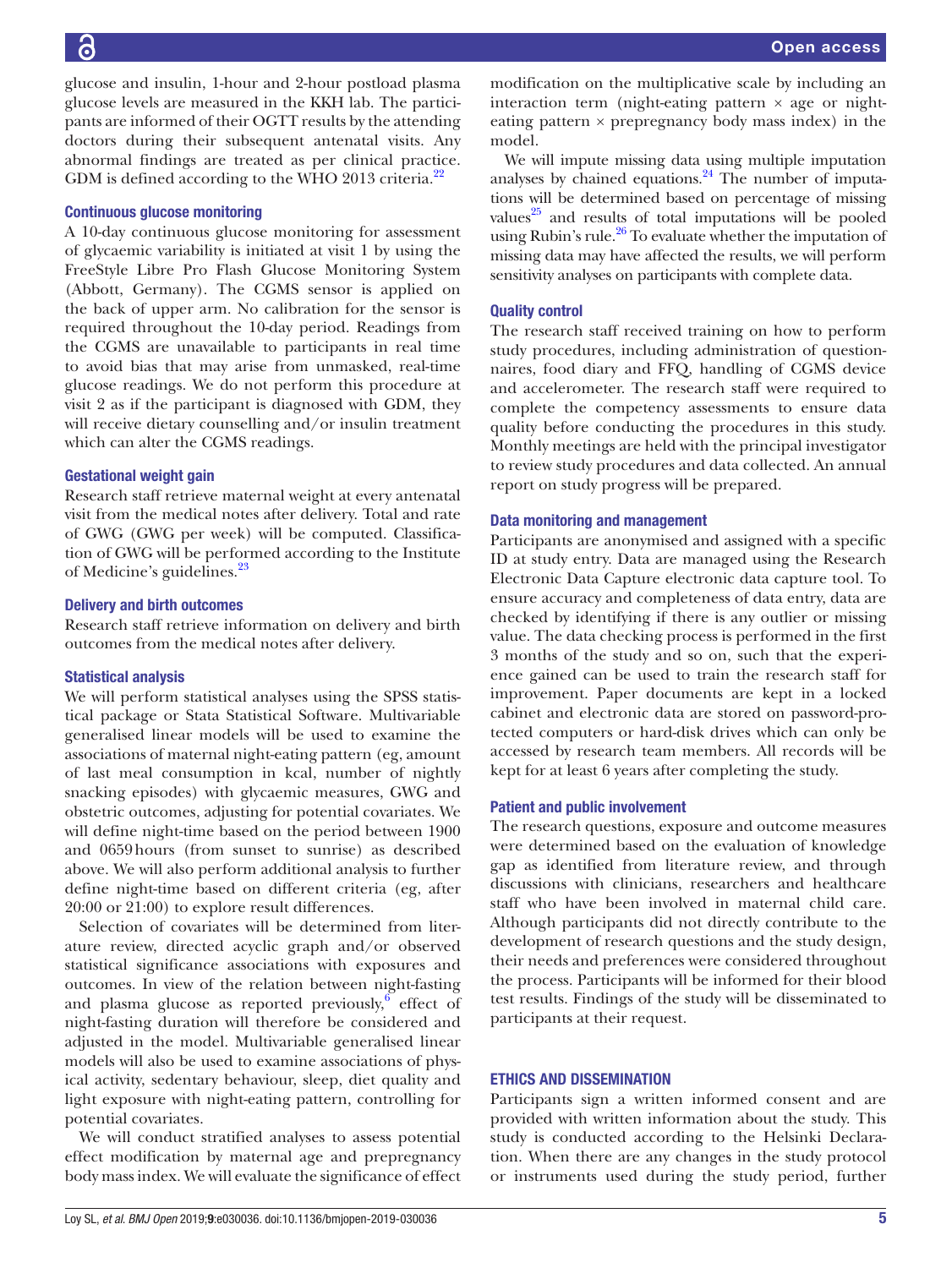ethical approval is sought, follow by reconsenting the participants whenever necessary. Previously collected data which are not able to be matched with the current data as collected using the latest revised version will be removed and treated as missing variable, if data recollection is not possible. This study has been registered at ClinicalTrials.gov. Findings of the study will be presented at conferences and disseminated in peer-reviewed journals. Media releases will be considered to maximise visibility of the findings to the general public.

# **DISCUSSION**

This protocol outlines the rationale and design of an observational longitudinal study that aims to examine the associations of night-eating pattern with glycaemic measures and obstetric outcomes among pregnant women in Singapore. Lifestyle factors associated with night-eating pattern are evaluated. Data from this study will contribute to narrow the gap in knowledge related to maternal night-eating pattern during pregnancy, which has received relatively less attention in the literature compared with general adult population.

The strengths of the study include comprehensive assessment of maternal diet using 4-day food diary and FFQ, providing a representative estimate of habitual dietary intake. The use of accelerometer allows detailed investigations and objective measures for physical activity, sedentary behaviour, sleep and light exposure, to enhance data accuracy. Other than using OGTT and insulin response as the glycaemic outcomes, this study also describes maternal glycaemic variability based on continuous glucose monitoring profile, giving us the opportunity to understand the gestational glucose patterns which may independently contribute to GDM-related complications.<sup>27</sup>

This study may be limited by its external validity as it only includes participants from one hospital in Singapore. The use of non-probability sampling method to recruit participants may introduce selection bias; however, this is restricted by the practical and feasible recruitment mechanism at the study site. Therefore, caution is required to extrapolate the findings to general pregnant population. Nevertheless, KKH houses the largest public maternity unit in Singapore, and manages ~30% of all live births in Singapore, across a wide sociodemographic spectrum. To check for generalisability of findings, we will explore for differences by comparing basic demographic data obtained from this study with data available from other studies involving larger population of pregnant women in Singapore. $28$ 

This study aims to serve as a baseline reference for planning interventional clinical trial to examine the effect of aligning eating time with day-night cycles on glucose regulation and GDM risk in pregnancy. This may help to develop evidence-based recommendations on maternal nutrition related to meal and snack distribution, in order to improve gestational glycaemic control, reduce the risk

of GDM, and thus improving pregnancy and childhood outcomes. Also, this study may have public health implications as night-eating has become a common practice and habit among urban communities.

#### Author affiliations

<sup>1</sup>Department of Reproductive Medicine, KK Women's and Children's Hospital, Singapore, Singapore

2 Duke-NUS Medical School, 8 College Road, Singapore, Singapore

<sup>3</sup>Singapore Institute for Clinical Sciences, Agency for Science, Technology and Research (A\*STAR), Singapore, Singapore

4 Programme in Health Services & Systems Research and Center for Quantitative Medicine, Duke-NUS Medical School, Singapore, Singapore

5 Center for Child Health Research, Tampere University, Tampere, Finland <sup>6</sup>Saw Swee Hock School of Public Health, National University of Singapore, Singapore, Singapore

<sup>7</sup>Institute of Social Medicine, Epidemiology and Health Economics, Charité University Medical Centre Berlin, Berlin, Germany

<sup>8</sup>Department of Paediatrics, KK Women's and Children's Hospital, Singapore, Singapore

<sup>9</sup>Department of Paediatrics, Yong Loo Lin School of Medicine, National University of Singapore, National University Health System, Singapore, Singapore

<sup>10</sup>Division of Paediatric Endocrinology, Khoo Teck Puat-National University Children's Medical Institute, National University Hospital, National University Health System, Singapore, Singapore

<sup>11</sup>Department of Maternal Fetal Medicine, KK Women's and Children's Hospital, Singapore, Singapore

<sup>12</sup>Department of Obstetrics & Gynaecology, KK Women's and Children's Hospital, Singapore, Singapore

<sup>13</sup>Lee Kong Chian School of Medicine, Nanyang Technological University, Singapore, **Singapore** 

Acknowledgements We gratefully acknowledge the contribution of research coordinator, Dora Xin Ping Gan and research administrator, Jinjie Lin, to the planning of this study.

Contributors SLL is the principal investigator of the study, along with FY, YBC, MC, FM-R, NL, YSL, KHT and BC as coinvestigators who have contributed to the conception and design of the study. SLL, FY and JC assisted in the development and implementation of the study. SLL drafted the manuscript. SLL, YBC, MC, FM-R, NL, YSL, KHT and FY commented, edited and revised the manuscript. All authors read and approved the final manuscript.

Funding This research is supported by the Singapore Ministry of Health's National Medical Research Council under its Open Fund-Young Individual Research Grant (NMRC/OFYIRG/0082/2018).

Competing interests None declared.

Patient consent for publication Not required.

Ethics approval Ethical approval has been granted by the Centralised Institutional Review Board of SingHealth (reference 2018/2529).

Provenance and peer review Not commissioned; externally peer reviewed.

Open access This is an open access article distributed in accordance with the Creative Commons Attribution Non Commercial (CC BY-NC 4.0) license, which permits others to distribute, remix, adapt, build upon this work non-commercially, and license their derivative works on different terms, provided the original work is properly cited, appropriate credit is given, any changes made indicated, and the use is non-commercial. See: [http://creativecommons.org/licenses/by-nc/4.0/.](http://creativecommons.org/licenses/by-nc/4.0/)

#### **REFERENCES**

- <span id="page-5-0"></span>1 Johnston JD, Ordovás JM, Scheer FA, *et al*. Circadian rhythms, metabolism, and Chrononutrition in rodents and humans. *[Adv Nutr](http://dx.doi.org/10.3945/an.115.010777)* 2016;7:399–406.
- <span id="page-5-1"></span>2 Rothschild J, Hoddy KK, Jambazian P, *et al*. Time-restricted feeding and risk of metabolic disease: a review of human and animal studies. *[Nutr Rev](http://dx.doi.org/10.1111/nure.12104)* 2014;72:308–18.
- <span id="page-5-2"></span>3 Chong Y-S, Cai S, Lin H, *et al*. Ethnic differences translate to inadequacy of high-risk screening for gestational diabetes mellitus